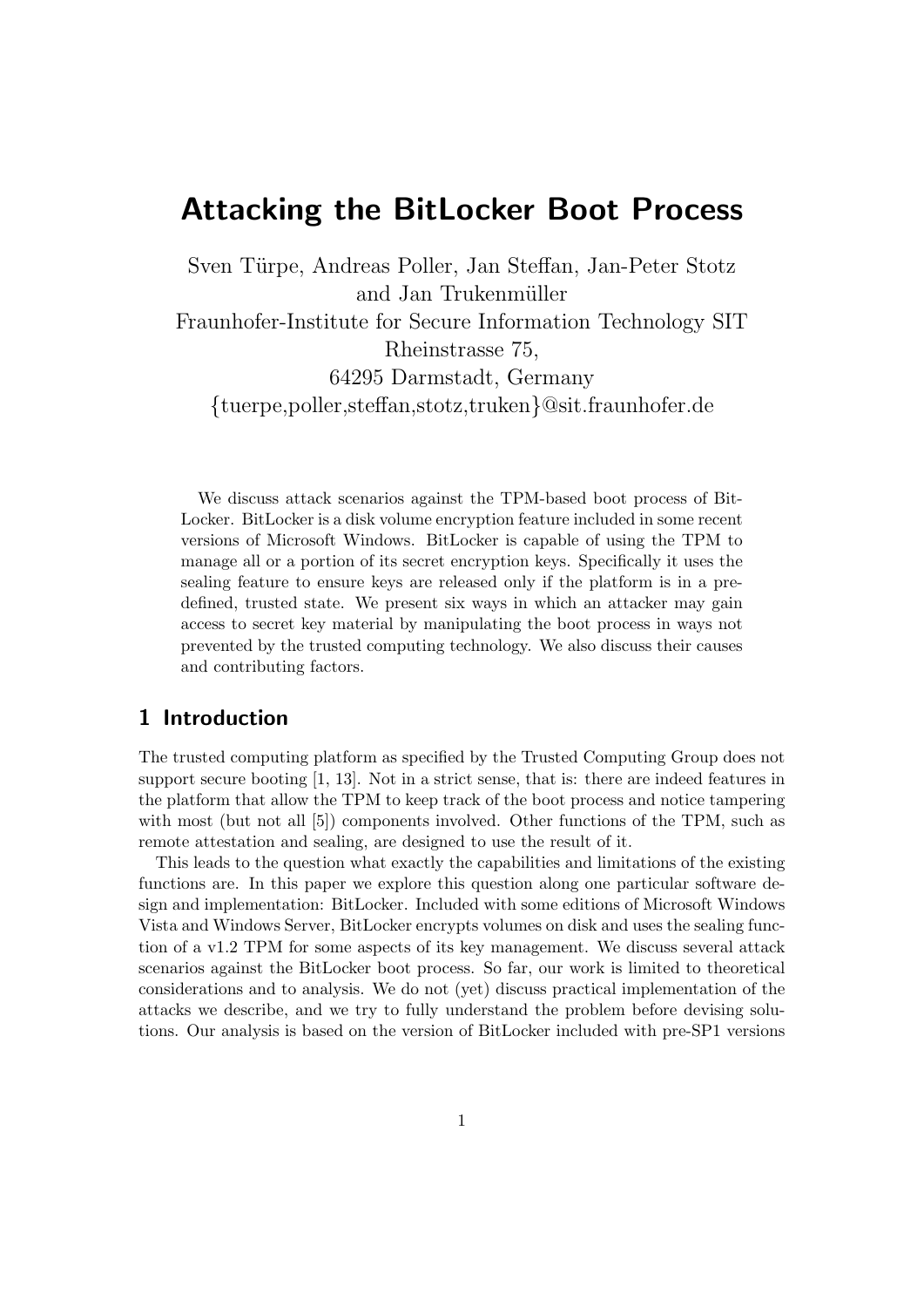of Windows Vista Ultimate. We expect our points to remain valid for the SP1 version but haven't verified this yet.

The remainder of this paper is organized as follows. Section 2 briefly describes the design of BitLocker, focusing on its key management and how it is using the TPM. Our adversary model is outlined in section 3. Section 4 describes attack scenarios that seem feasible and either yield secret key or data or achieve some important steps towards a successful attack. Causes and contributing factors are discussed in section 5, followed by the conclusions in section 6. Related literature is referenced where appropriate but not specifically discussed.

A Disclaimer Note that there are two distinct attack strategies against which BitLocker should ideally protect. Opportunistic attacks use only what is easily obtained under common real-world conditions. An example is recovering data on a disk or computer that has been bought in used condition from somebody else, or stolen somewhere. A targeted attack is different in that the attacker attempts to get access to data on a specific, predetermined disk or machine, usually within some time and resource constraints. According to Microsoft, BitLocker is designed to withstand at least opportunistic attacks. Considering targeted attacks as we are doing here may be beyond its specification. However, disk encryption along with TPM-based key management might be expected and perceived to be more powerful than what the manufacturer is willing to promise, and we deem it useful to explore the actual security properties and limitations regardless of claims and cautionary notes.

# 2 An Overview of BitLocker

#### 2.1 Security and Attack Objectives

The primary security objective is confidentiality of any data stored on the encrypted volume. As a corollary, secret keys that could be used, along with the contents of the disk, to obtain the cleartext are to be kept confidential as well. An attack against BitLocker can be considered successful if through the attack:

- the attacker obtains the cleartext of all data on the encrypted volume, or a considerable portion thereof, or
- the attacker obtains such supposedly secret key material that obtaining the cleartext from ciphertext becomes trivial, and obtaining the ciphertext is not more difficult than it would be to obtain cleartext from an unencrypted volume, all side conditions being the same.

Manipulating either the BitLocker instance itself or its execution environment would be an obvious and straightforward way of obtaining both cleartext data and secret key material. Integrity of the BitLocker software and the platform executing it is therefore an important secondary security objective. A tertiary objective is availability; there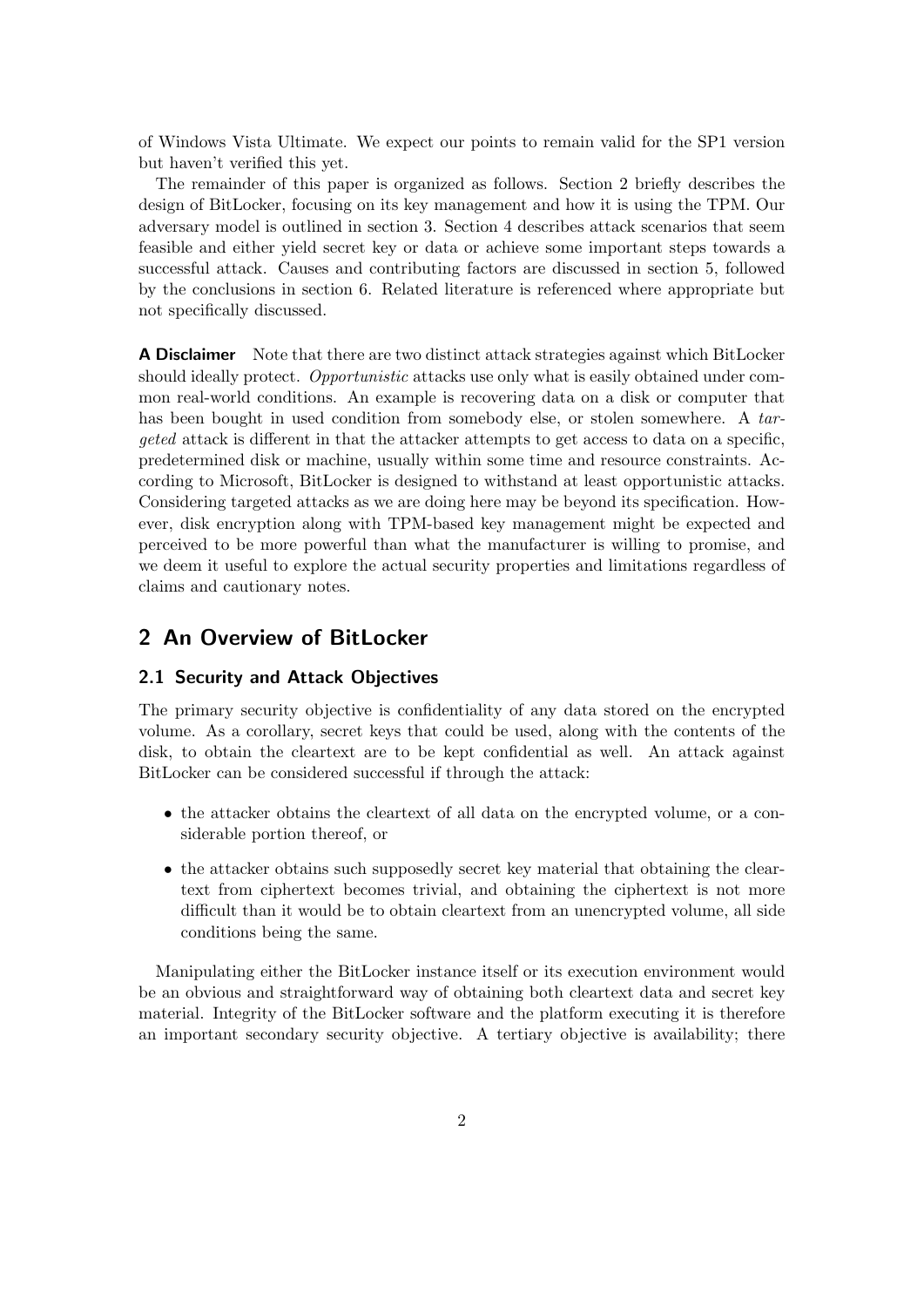are few usage scenarios where it is acceptable to risk losing all data just to keep them confidential under all circumstances.

#### 2.2 Integrity Model and Design Constraints

BitLocker works, at boot time, as a component of the boot loader and later as a driver of the operating system kernel. Its design assumes that the kernel boots from a BitLockerprotected volume, that BitLocker sufficiently protects the integrity of data on this volume, and that anything that happens after initiating the OS boot process is sufficiently controlled by other security mechanisms. We do not challenge these assumptions here; see [6, 8] for two known attacks against the running system.

According to these assumptions, BitLocker has to protect the integrity of the boot loader and its execution environment up to the point where the kernel can be read from the locked volume. This code is read from an unencrypted part of the disk and needs to be supplied with a secret key for the AES algorithm. This is where the TPM is being used in. BitLocker uses the *sealing* function to store all or part of its key material in such a way that it becomes accessible only if the platform configuration as represented by the PCR values is in line with the reference configuration. The reference configuration is determined by the administrator accepting the current system configuration at some point in time. This adoption of a reference configuration is initially done during BitLocker activation but can be repeated at any time from the running Windows system.

#### 2.3 Key Management and Recovery Mechanisms

Apart from special cases—BitLocker can also be operated without a TPM or with all key material being managed by the TPM—key material is divided. One part is managed by the TPM and released only if the platform is in the trusted state, the other is supplied by the user as a password and/or key file on a USB memory stick.

If the TPM works as desired, there is no way according to the design to gain access to all required key material if the platform state measured is different from the reference state. This is intended if the platform state is modified by an attack, it is not, if state is modified for a legitimate reason and the change can not be reverted easily, e.g. after component failure and repair. BitLocker therefore offers two recovery mechanisms, the recovery password and the recovery key. Both are designed to circumvent the TPM and supply BitLocker with its secret key independent of the current platform state. The recovery mechanisms don't correct the problem, though. This is left to the administrator who, after the recovery boot, may set a new reference state from the running system.

The actual encryption key does not change during the recovery process.

#### 2.4 User Experience

The user experience hides most of the details. When switching on their PC, users will experience a text-mode prompt for their PIN and/or USB stick if the platform is in reference state. Otherwise they will be prompted for their recovery key or password. Depending on how the computer is being used, users may experience a recovery prompt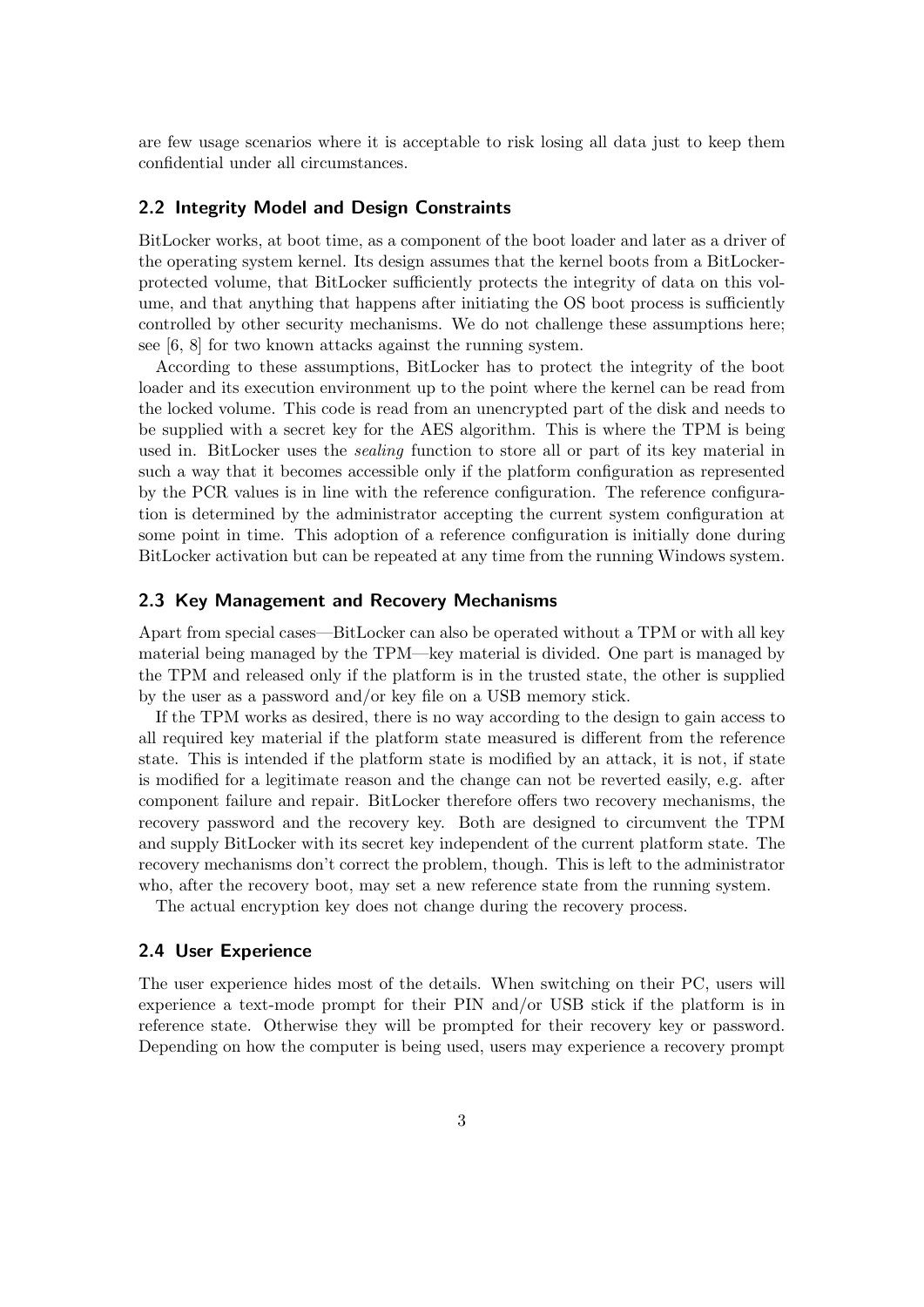from time to time, e.g. after accidentally leaving a bootable CD or DVD in the drive or a bootable USB stick plugged into their computer.

# 3 Adversary Model

As any disk encryption scheme, BitLocker is supposed to protect the confidentiality of data against an adversary who gets physical access to the computer or even brings the computer into his possession. We therefore assume the attacker is interested in the data stored on the BitLocker-protected volume. Furthermore, we limit our discussion to such attacks that do actually exploit physical access in some way.

- Copy the encrypted volume and any other data on disk but return the computer
- Modify the encrypted volume and any other data on disk and return the computer
- Modify the hardware and return the computer
- Take away the computer, returning it later or not
- Replace the computer with an identical-looking copy
- If modified software gets executed on the machine, use any peripheral component of the system

We will not discuss the effort required in each case but assume that each of these attack building blocks is considerably cheaper than brute-forcing AES. We further assume that each of these physical attack building blocks may be executed an arbitrary number of times in combination with any other, provided a single rule is observed: if the attack becomes obvious, the user and administrator will be cautious in all subsequent steps. In other words, the user and administrator will not knowingly support an attack.

# 4 Attack Scenarios

#### 4.1 Replace and Relay

This is a hardware-level phishing attack. The attacker replaces the entire target machine with another computer prepared for the attack. The replacement, when turned on, produces all the messages and prompts that the original machine would have produced. Up to the point where BitLocker would start, it takes all user inputs (via keyboard or USB) and relays them to the attacker, e.g. using radio. The attacker, being in possession of the unmodified original system, uses this information to start up the stolen computer.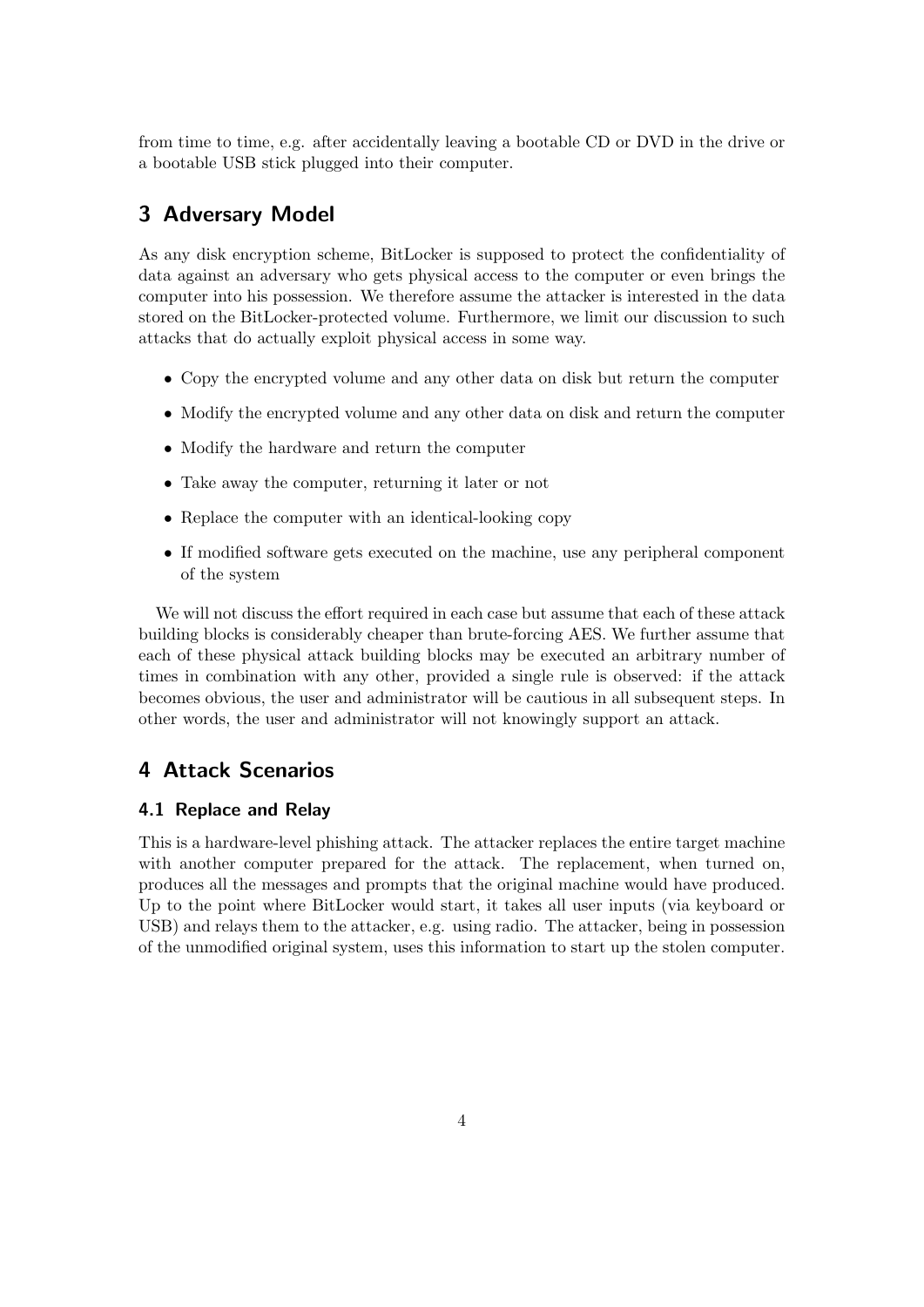Requirements This attack requires that:

- the attacker is capable of replacing the BitLocker-protected machine altogether with an identically-looking copy, and
- the machine is plausibly turned off or in suspend-to-disk mode when the legitimate user returns, and
- the replacement device is capable of relaying user input to the attacker.

The attacker will have to remain—or leave some device—in proximity to the target until the next boot is initiated by the victim. The attacker will also need some prior knowledge of non-secret facts, specifically everything that might be needed to perfectly reproduce the user experience.

Result As a result of this attack, the attacker receives the user-controlled secrets. Depending on the mode in which BitLocker is deployed on the target system, the result is either key material or authentication credentials or both. Either one can be used in conjunction with the unmodified system to start up the operating system. Security mechanisms of the operating system remain intact; another attack will be required to actually access any encrypted data. Such attacks exist [6, 8]. The attack will likely be noticed right after the victim provided credentials or keys to the spoofed machine. This attack may be combined with any attack that yields the TPM-managed portion of the key material.

Extensions and Variants A more sophisticated version of this attack involves two-way communications, turning the replacement into a terminal of the stolen target machine. This would probably require quite some additional effort but might extend the time span between success and detection of the attack. All variants of this attack may also be attempted against recovery mechanisms, which yields sufficient key material to decrypt disk contents immediately.

#### 4.2 Plausible Recovery

The attacker modifies the BitLocker code on disk, adding a backdoor. Such a backdoor could be as simple as saving a clear key in some location on disk or elsewhere in the system from where it can be retrieved later. This modification will of course be detected the next time the system is started by a legitimate user. However, the attacker hopes that the user applies one of the TPM-independent recovery mechanisms to overcome the problem. The attacker later visits the system again to collect the key. Encrypted volume data could be copied during each visit to the target system as the actual encryption key does not usually change.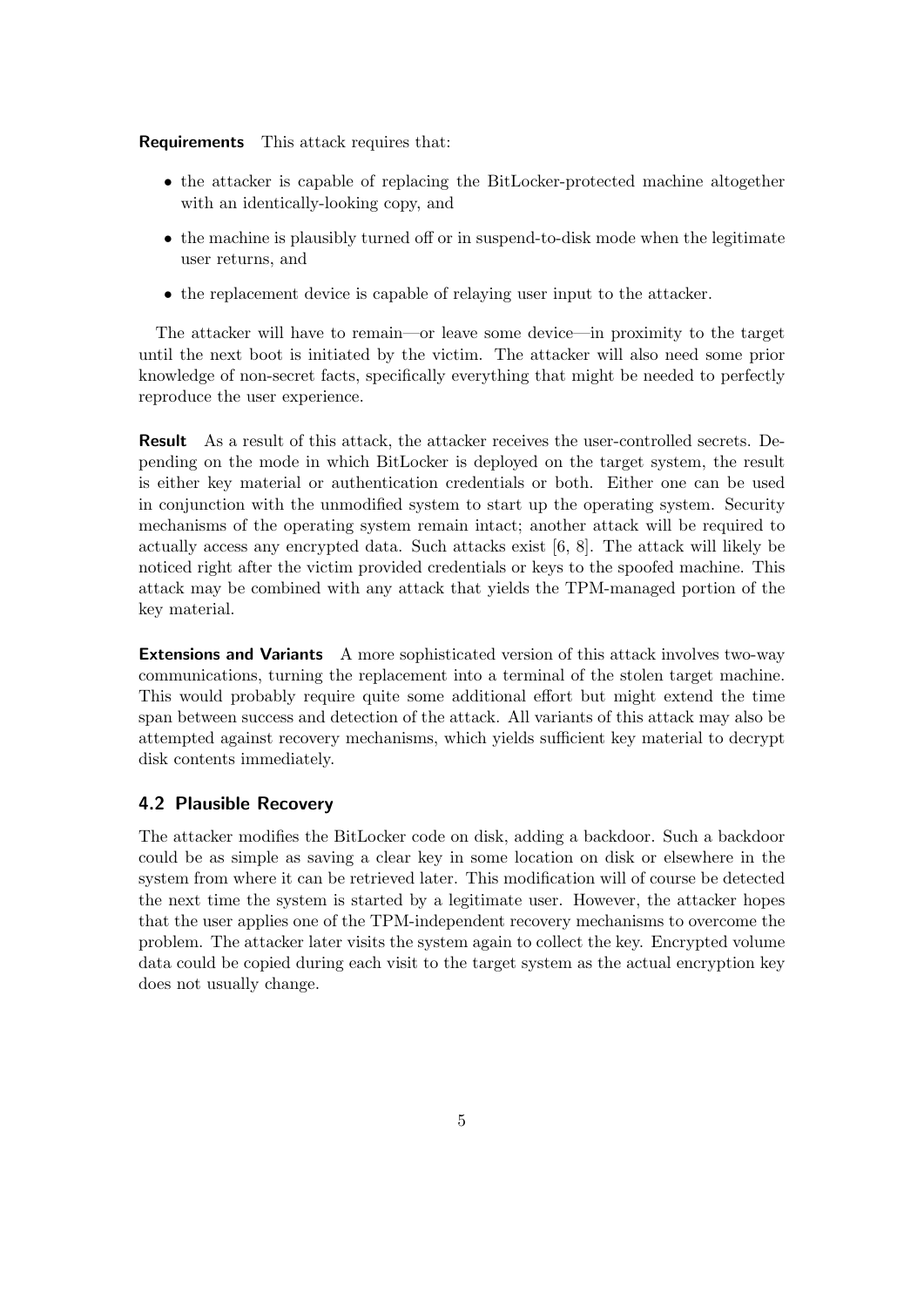Requirements This attack requires:

- that recovery mechanisms are used at all, and
- that the attacker can physically access the target machine at just the right time without taking it away permanently, and
- that the reported platform validation error seems plausible for the victim.

One obvious implementation of this attack would be to wait for a situation that plausibly changes the state of the platform, such as a repair. It may also be possible to provoke such a situation. The attacker will then have to sneak into the process somewhere before the user accepts the seemingly legitimate modification. This would mask the malicious change with the legitimate one.

Result If the attack succeeds, the attacker has successfully planted a backdoor into the system in such a way that *all* software-based security features could be circumvented. The attack is unlikely to be noticed by the victim. In order to get both the encrypted data and the secret key the attacker will have to visit the target system at least twice. However, the backdoor may also use other channels to leak cleartext data, possible increasing the risk of detection.

#### 4.3 Spoofed Prompt

Similar to the plausible recovery attack, the attacker modifies BitLocker on the target system and lives with the fact that the TPM will detect this modification. The attacker adds code that spoofs the user interface of BitLocker up to the point where the user has given up his secrets. The malicious code may spoof either the normal-operations UI or the prompt for a recovery key.

Requirements This attack requires that the attacker can physically access the target system. It is not necessary that the attacker takes the system away permanently.

Result The attack is easily detected as soon as secrets have been provided to the spoofed prompt. After detection it is generally possible to prevent the attacker from interacting with the compromised system again. Also, the TPM will refuse to unseal its part of the key material while the platform is in this modified state. If a recovery prompt is successfully spoofed and operated by the user, the attack will yield sufficient key material for decryption of a volume.

Extensions Although it may work under some circumstances, this attack does not appear very critical. However, the next subsection describes a more critical extension.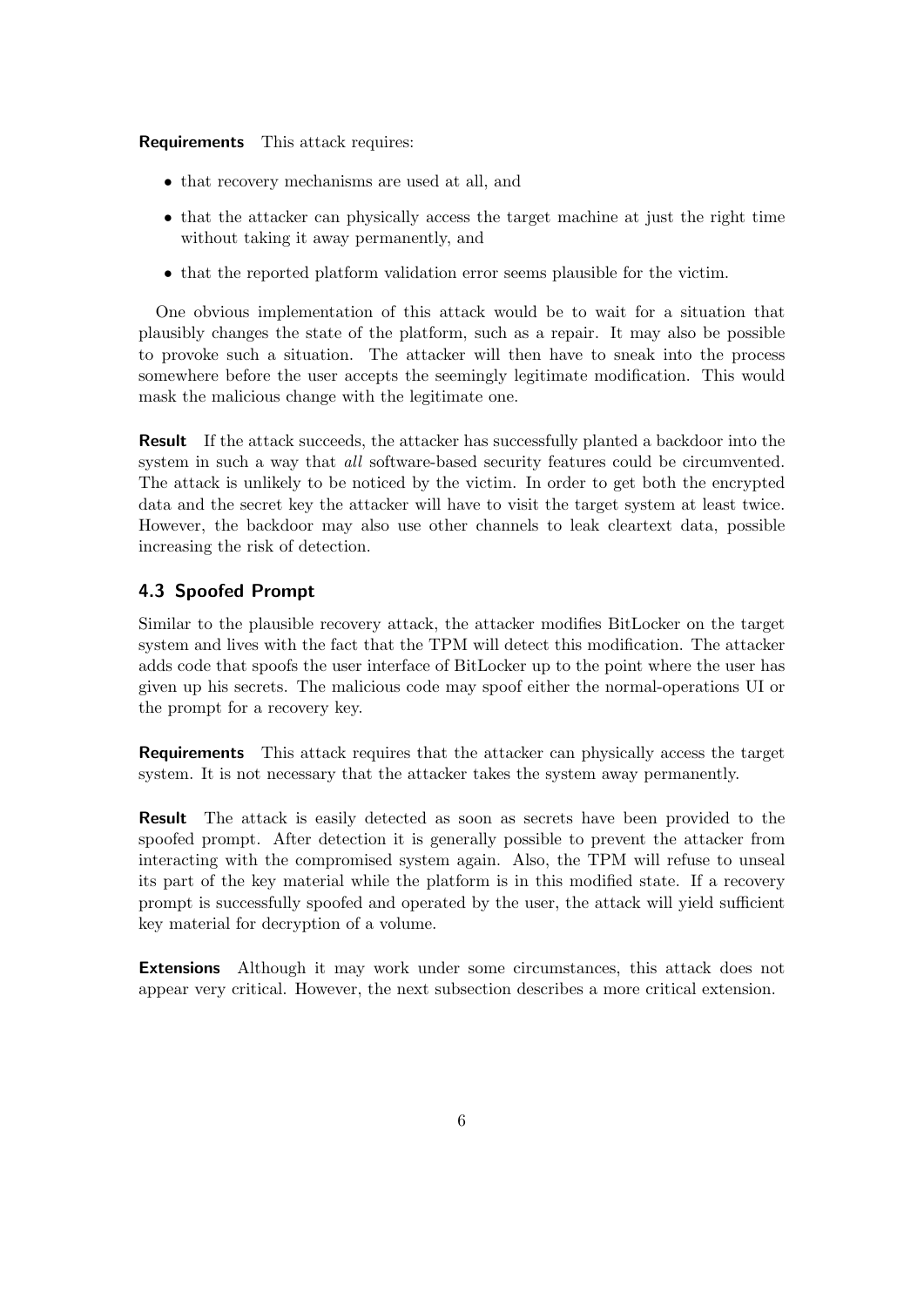#### 4.4 Tamper and Revert

The tamper and revert attack extends the spoofed prompt attack. Instead of simply accepting that platform modifications can be detected, the attacker attempts to exploit tampering yet hiding it. This becomes surprisingly easy if one additional boot cycle is possible. The attacker could make a temporary modification to TPM-verified code. If we stick to the spoofed prompt example, this means to add a cleanup function to the malicious code, whose purpose it is to restore the former platform state. After a reboot which might be initiated by the malicious code after showing a bogus error message—the platform state as measured will be compliant with the reference PCR values again.

**Requirements** Requirements are similar to those of the *spoofed prompt* attack. In addition the attacker needs to get away with a boot cycle after platform integrity failure without disturbing the victim so much as to spoil further steps of the attack. Depending on how the credentials or keys obtained are transmitted to the attacker, a further visit to the system may or may not be required.

**Results** This attack yields copies of keys controlled by the user. In a simple implementation these keys will end up in clear somewhere on the target system itself but more sophisticated approaches can be imagined, for instance sending key somewhere using a built-in WLAN interface. Additional effort is required on the attacker's part to gain access to TPM-managed key material.

#### 4.5 Preemptive Modification

This attack is similar to the plausible recovery attack, but at a different point in time. The recovery attack targets systems on which BitLocker has already been activated. Preemptive modification attacks earlier, before BitLocker has been activated at all.

When defining the reference state for future booting, the operator has no choice other than using the current platform state. BitLocker does not provide the user with any means of verifying that this current state has or hasn't any particular property. If an attacker manages to modify critical parts of the platform before BitLocker is activated, this modification therefore goes unnoticed and will be incorporated into the trusted (but not trustworthy) platform state.

Requirements Preemptive modification requires that the attacker gets physical access to the target system before BitLocker is activated. Arbitrary modifications are possible at that time that would weaken the security of the BitLocker instance affected forever. Another physical visit may be required later to retrieve a disk image for decryption or leaked cleartext. However, the system may also be modified in such a way that it leaks data at runtime. Everyone who gets physical access to the machine or OS installation media before BitLocker setup is a potential attacker.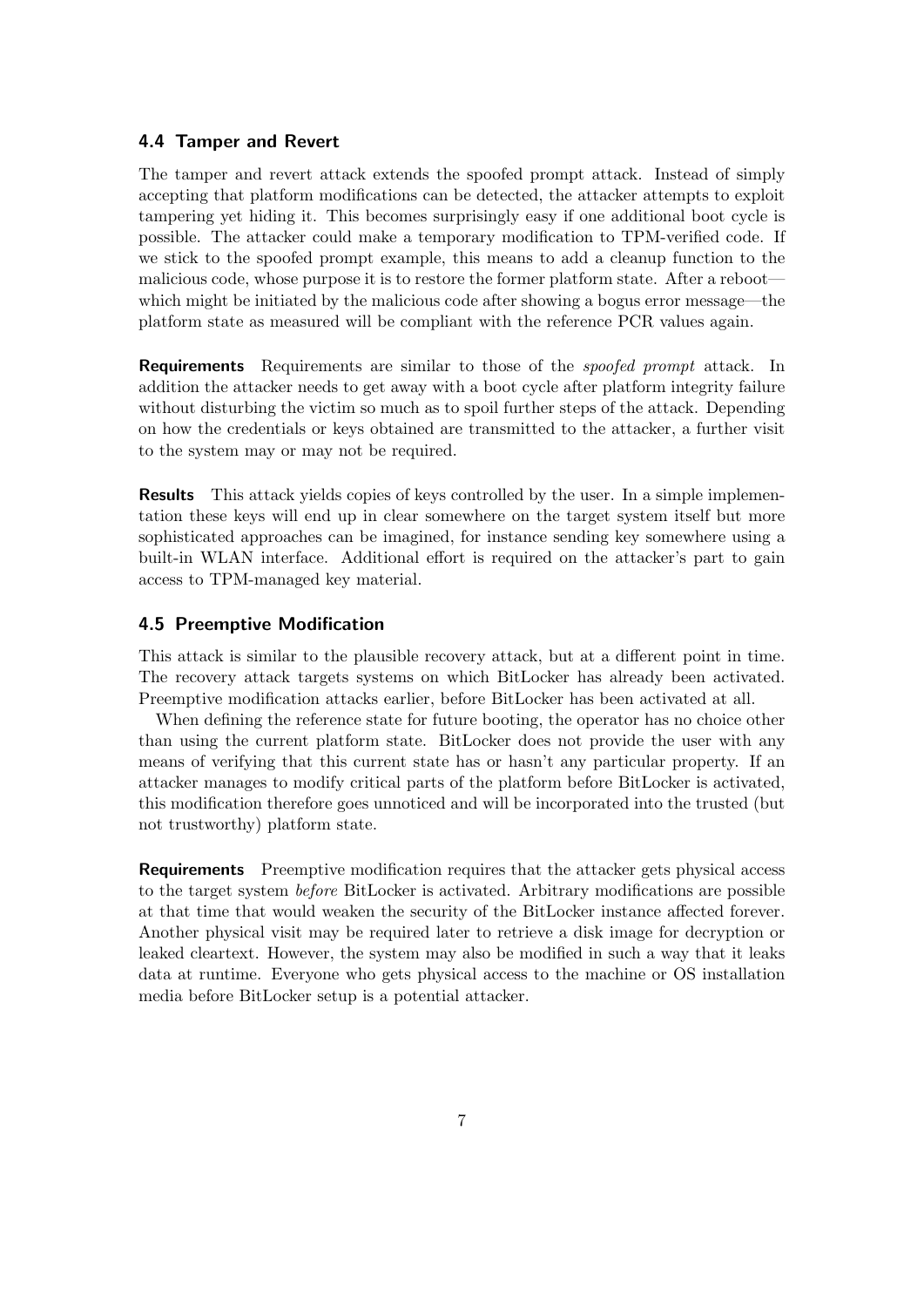Results The attacker potentially gains read and write access to all data handled on the system throughout its lifetime. This attack is hard to detect unless there are additional means of verifying the integrity of executable code against external references.

### 4.6 TPM Reset

TPM reset attacks have been described in the literature before and are included here for the sake of completeness. The attacker, in temporary or permanent possession of the target system, attaches equipment to the hardware to record the measurements sent to the TPM during a clean boot process. Next the machine is booted with a system of the attacker's choice, e.g. from a CD. While this system is running, the attacker performs the reset attack and replays the clean sequence of measurements to the TPM. As a result, the attacker will be able to unseal the TPM-managed portion of the key material outside the trusted operating system.

Reset attacks have been described and demonstrated against implementations of version 1.1 of the TCG specification. The current version 1.2 contains mitigations that make such attacks more difficult to mount but by no means impossible.

Requirements The attacker needs to be in possession of or co-located with the target computer for some amount of time. This would be the case e.g. after the attacker has stolen the target computer. Mounting the reset attack may require irreversible modifications to the hardware, traces of which could be detected at least by close examination.

Results As a result of this attack, an attacker in possession of the target computer is able to extract key material sealed by the TPM. The only prerequisite is that the attacker must be able to boot the machine into the trusted platform state at least once. In other words, this attack cannot be applied after one that modified the platform in a detectable way unless this modification is reversible.

# 5 Causes and Contributing Factors

This section identifies factors that make the overall system—a PC with BitLocker and Trusted Computing technology—vulnerable to the attacks described above. Factors include fundamental properties of the security mechanisms involved as well as features in the design and implementation of BitLocker and the Trusted Computing platform.

Passive TPM. Theory suggests that secure booting requires an appropriate action if the measured state deviates from the reference. For instance the boot process might be halted, or it may be possible to fix the issue once it had been detected [13]. The Trusted Computing platform, however, has been designed to work with a passive TPM: functions like sealing and attestation depend on prior measurements of platform state, but the TPM does not actively enforce anything. Our attack scenarios confirm the requirement of active enforcement for secure boot. The spoofed prompt and tamper and revert attacks would be much harder to carry out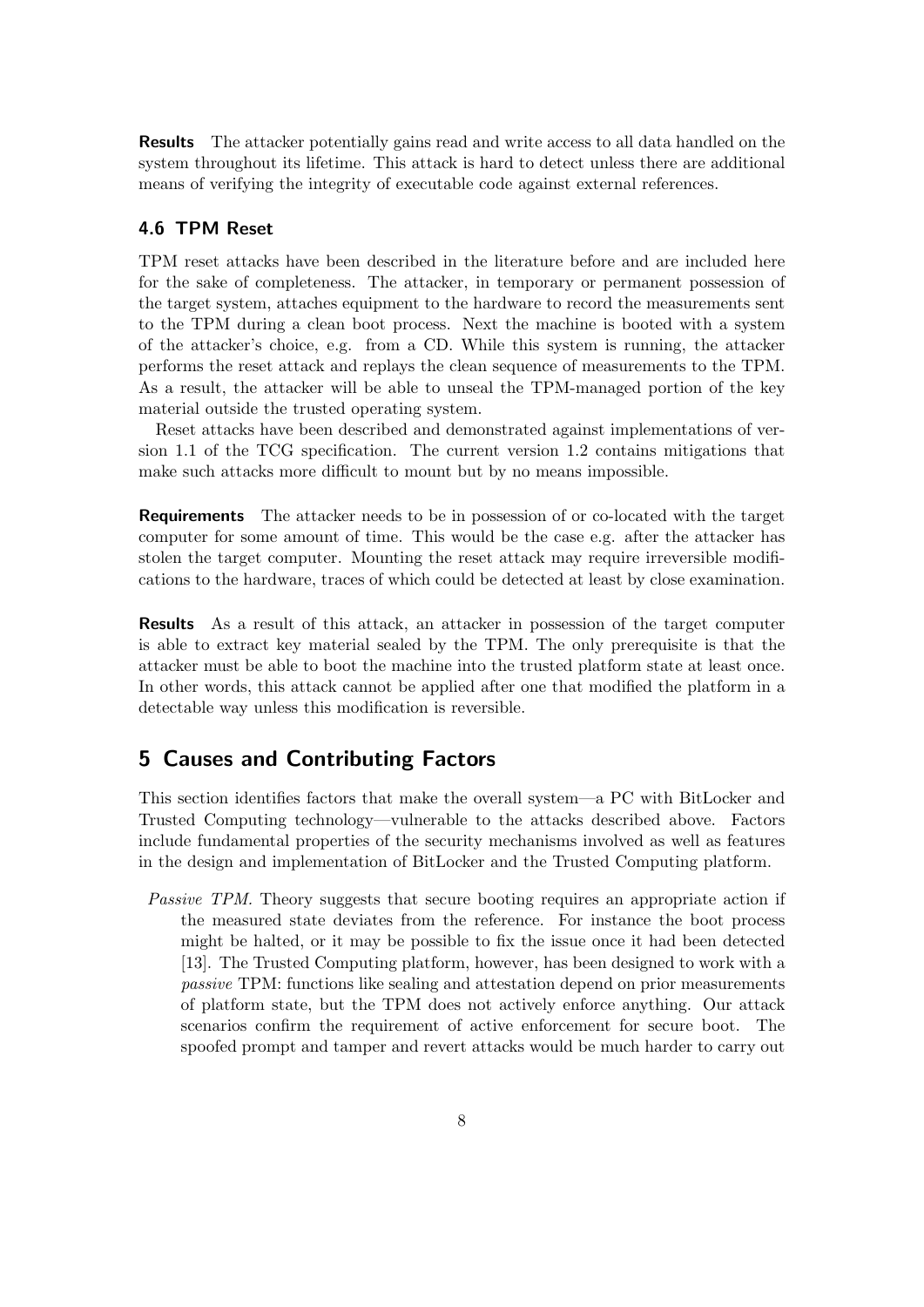if the boot process would stop immediately after a modification had been detected. However, recovery features may also be harder to implement in this case.

- No trusted path to the user. BitLocker uses secrets to authenticate the user: the PIN and key material. The channel between the legitimate user and the system in a trusted state is prone to spoofing and man-in-the-middle attacks (replace and relay; spoofed prompt; and tamper and revert). or specifically, the system lacks context-awareness and the user is unable of authenticating the system. Similar problems exist elsewhere, e.g. ATM skimming. Both directions of authentication can be discussed separately:
	- No context-awareness. The BitLocker has no means of determining whether the computer is under control of a legitimate user or somebody else. It simply assumes that whoever provides the correct key or credential is a legitimate user. Although requesting a PIN or key may be interpreted as authentication, it is not a very strong one, and adding stronger authentication may be difficult.
	- Lack of system authentication. While BitLocker is capable of authenticating its user at least in the weak sense described above, the user has no means of verifying authenticity and integrity of the device. Keys and passwords are to be entered into an unauthenticated computer.
- History-bounded platform validation. The Trusted Computing platform detects and reports platform modifications only within the scope of the current boot cycle. BitLocker uses this feature through the sealing function of the TPM and does not add anything. The system is therefore unable to detect, and react to, any tampering in the past that has not left permanent traces in the system.
- Incomplete diagnostic information. If current and reference state are out of sync, it is difficult or even impossible for the user or administrator to determine the exact cause(s). This leaves the user with a difficult choice: to use recovery mechanisms blindly, or not to use them at all. The lack of diagnostic information contributes to the plausible recovery attack. Note that detailed diagnostic information may not be required where a trusted state can be enforced, e.g. by re-installing software from trusted sources.
- Lack of external reference. This is another issue that has already been discussed in the literature. BitLocker is capable only of using any current platform state as a reference for future boot cycles. There are no means of verifying that this reference state is trustworthy, opening the road to preemptive modification attacks.
- TPM reset. TPM reset attacks imply that the TPM cannot reliably detect platform modifications if the attacker is in physical possession of the computer for sufficiently long time. This may be critical here since theft and other physical-access attacks are the key component of the adversary model.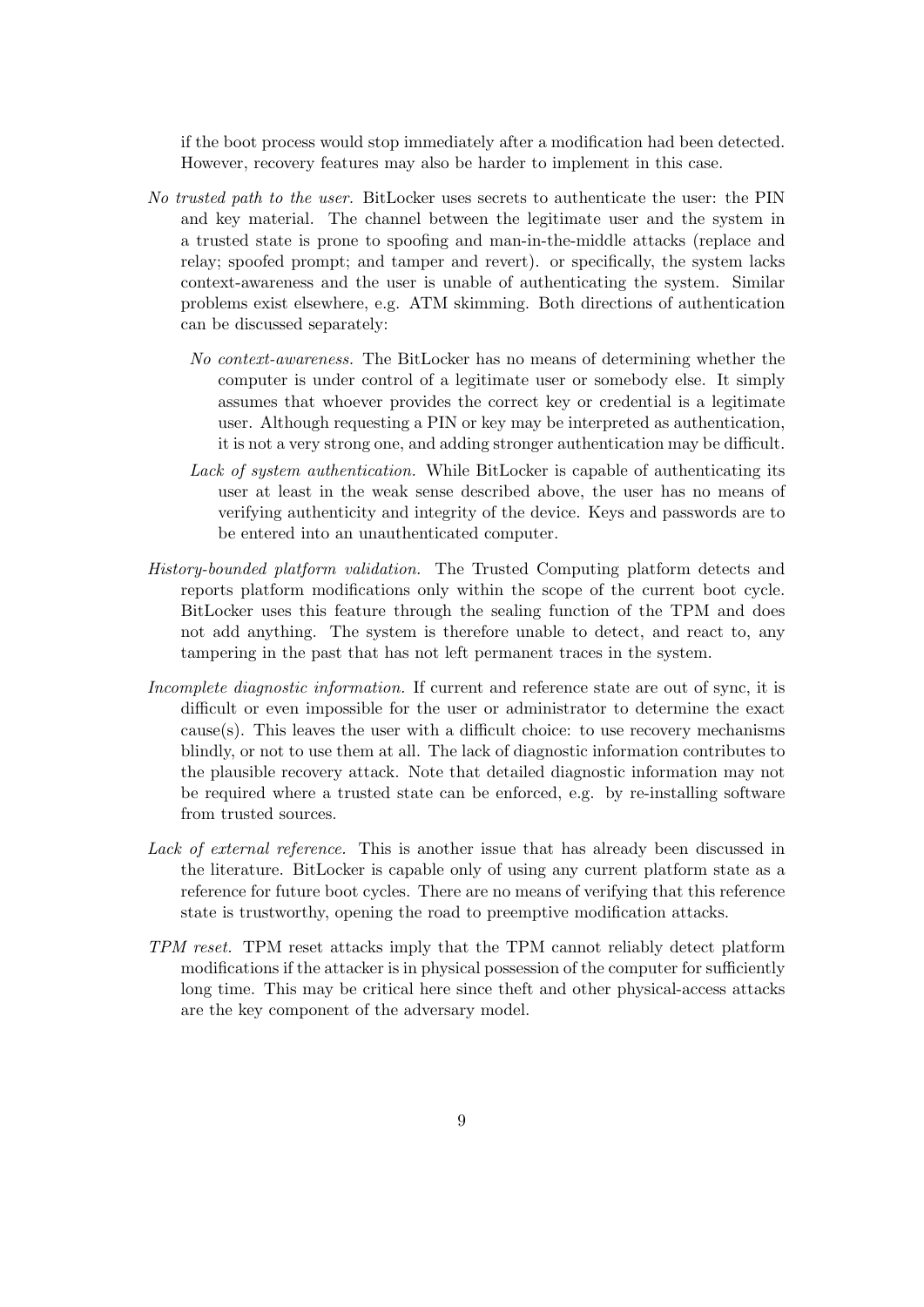- Recovery mechanisms that circumvent the TPM altogether. Except for TPM reset and preemptive modification, all attacks described above do or may profit from the recovery mechanisms built into BitLocker. These mechanisms pose a particularly attractive target as they yield a key that is independent from the TPM and thus can be used more flexibly. The plausible recovery attack would not even be possible without recovery mechanisms.
- Large amount of unprotected disk space. This is a secondary contributing factor to attacks involving purposeful, detectable modification of the platform (plausible recovery; spoofed prompt; tamper and revert). Large amounts of disk space are available for the attacker to install software or data in. This may be difficult to avoid, though.
- Almost arbitrary sequence of partial attacks. Another, possibly application-specific, secondary factor is an effect of BitLocker's function and key management. In order to succeed, the attacker needs to accomplish several intermediate goals: copy ciphertext, and get access to various components of the encryption key. Due to the design of BitLocker, the respective attack operations can be executed in arbitrary order, unless one operation permanently changes the platform, the TPM or the knowledge of the victim in such a way that other operations become impossible.
- The barn door property. This term has been coined by Whitten and Tygar [12], describing the fact that security often involves operations that are not easily reversed. There is often no *undo*. This is particularly true for confidentiality: once broken, it cannot be restored. There are many ways for the attacker to gain at least some partial success, but there are few situations where the attacker could lose anything achieved before. This may be different in applications with different security objectives and a different adversary model.

Table 1 shows how these causes and factors contribute to the attacks described before. Each column represents an attack, each line a cause or factor. If a factor contributes to an attack—makes it possible, makes it easier, or makes the result more useful for the attacker—the respective cell is marked with an X. The last two lines contain question marks in all cells: the authors do not fully understand the impact of these factors yet.

# 6 Conclusion

The caution exercised by Microsoft regarding claims about the security of BitLocker seems justified. While BitLocker may indeed protect against opportunistic theft of a computer that is turned off at the time, there are several plausible scenarios for targeted attacks. The trusted computing platform combined with the specific purpose, design and implementation of BitLocker fails to protect against these attacks. Although this does not necessarily imply grave deficiencies on either part, developers and users alike should be aware of these scenarios and the limitations of trusted computing.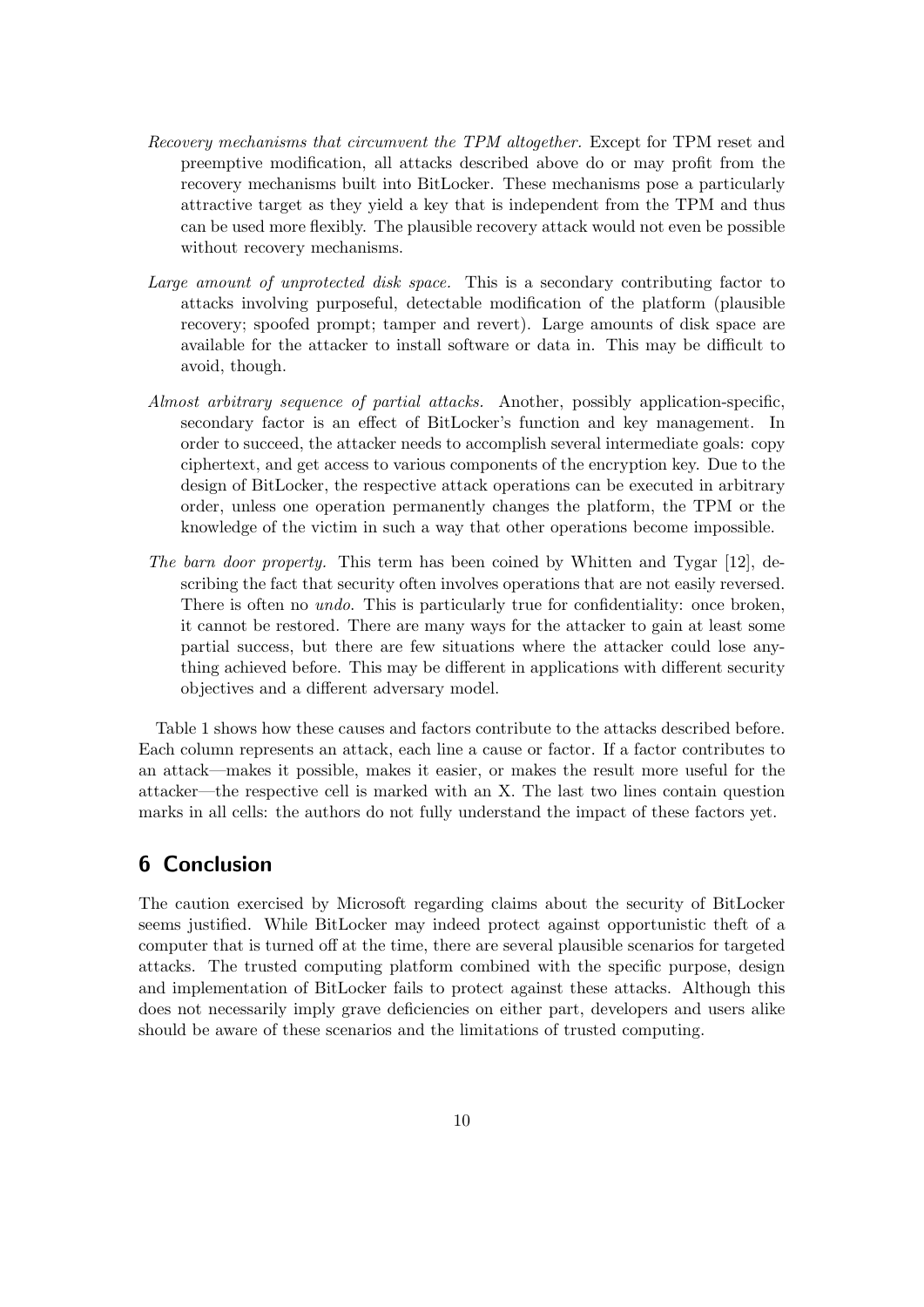Table 1: Attack scenarios and contributing factors.

|                                       | Replace and relay        | Plausible Recovery       | Spoofed prompt           | Tamper and revert        | Preemptive modification  | TPM reset             |  |
|---------------------------------------|--------------------------|--------------------------|--------------------------|--------------------------|--------------------------|-----------------------|--|
| Passive TPM                           |                          |                          | X                        | X                        |                          | $\mathbf X$           |  |
| No trusted path to user               | X                        |                          | X                        | $\mathbf X$              |                          |                       |  |
| No context awareness                  | X                        |                          |                          |                          |                          |                       |  |
| Lack of system authentication         |                          |                          | X                        | X                        |                          |                       |  |
| History-bounded platform validation   |                          |                          |                          | X                        |                          | X                     |  |
| Incomplete diagnostic information     |                          | X                        |                          |                          |                          |                       |  |
| Lack of external reference            |                          | X                        |                          |                          | X                        |                       |  |
| TPM reset                             | X                        |                          | Χ                        | X                        |                          | Χ                     |  |
| Recovery mechanisms circumventing TPM | X                        | X                        | X                        | X                        |                          |                       |  |
| Unprotected disk space                |                          | X                        | X                        | X                        |                          |                       |  |
| Arbitrary sequence of partial attacks | $\gamma$                 | ?                        | ?                        | $\boldsymbol{\eta}$      | $\gamma$                 | ?                     |  |
| The barn door property                | $\overline{\mathcal{L}}$ | $\overline{\mathcal{C}}$ | $\overline{\mathcal{L}}$ | $\overline{\mathcal{C}}$ | $\overline{\mathcal{C}}$ | $\boldsymbol{\gamma}$ |  |

Our results yield various questions for further research. How easy or difficult is implementing these attacks in practice? Are there issues that we may have overlooked, or are some of the attacks even easier than they appear? Are there countermeasures that can be implemented easily? Where do countermeasures belong, into the application or the trusted computing technology? Is it possible to overcome the fundamental trade-off and implement secure recovery mechanisms? If so, how?

This paper represents a preliminary theoretical analysis. The authors intend to continue this work in three directions. First, the analysis needs to be refined. The final result shall contain an exact description of what an attacker can or cannot achieve in each scenario and what the side conditions are. It would be interesting to determine exact limits to attack optimization. Estimations of the effort required for and risk involved in each step of an attack will also be part of further analysis.

Second, we plan to implement the attacks described here. The purpose is not to create new hacker tools but to gain a deeper understanding of what works and what doesn't, and a better idea of parameters such as effort, time and side effects.

The final step is to devise specific countermeasures. They shall cover two distinct fields: improvements to the trusted computing technology, and recommendations for software implemented on top of it.